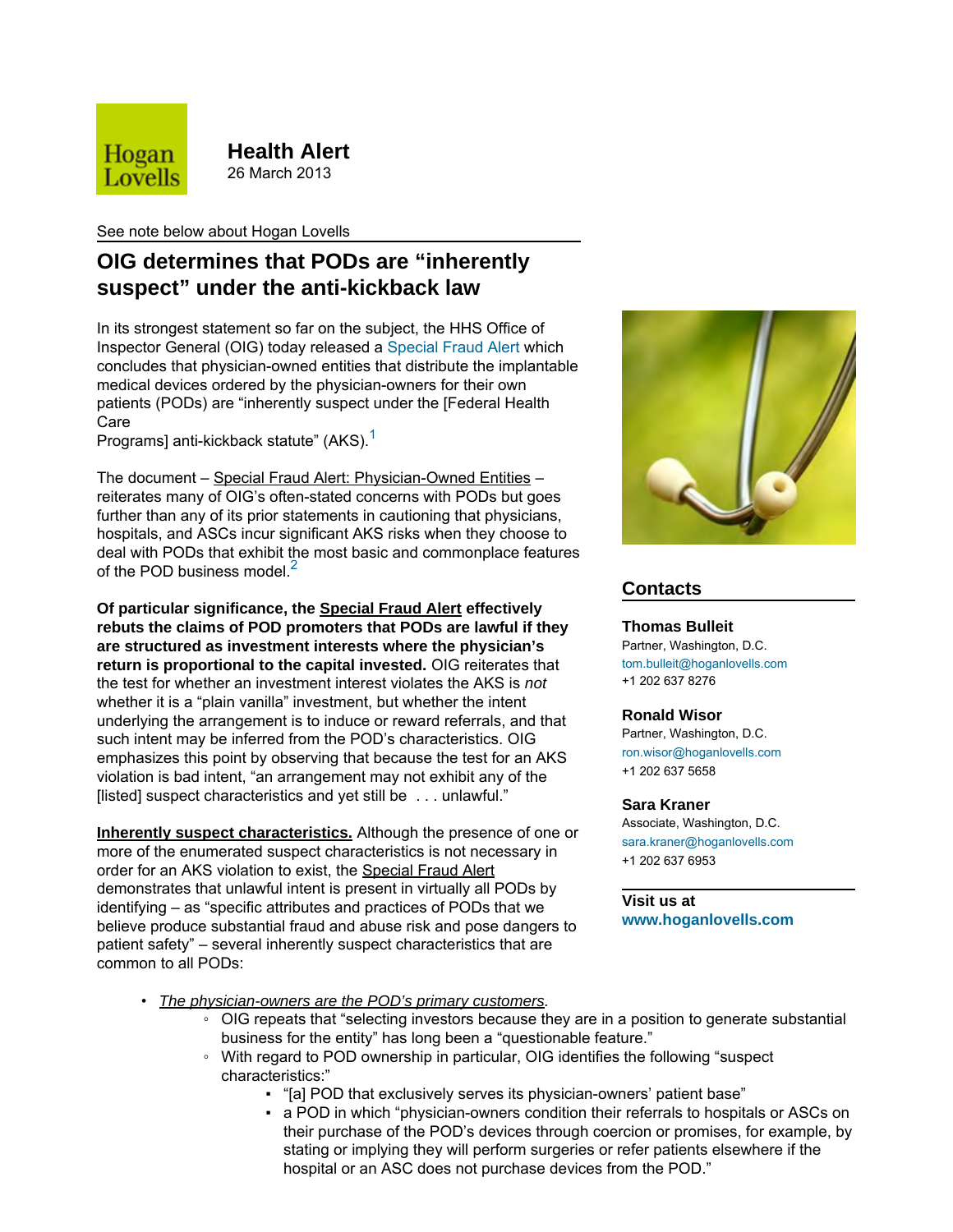- *"Investment return" is high or correlates to referrals.*
	- "Because the investment risk associated with PODs is often minimal, a high rate of return increases both the likelihood that one purpose of the arrangement is to enable the physician-owners to profit from their ability to dictate the implantable devices to be purchased for their patients and the potential that the physician-owner's medical judgment will be distorted by financial incentives."
	- Physician-owners are few in number "such that the volume or value of a particular physician-owner's recommendations or referrals closely correlates to that physician-owner's return on investment."
- *POD owners change their practices and product allegiance.* Physician-owners "alter their medical practice after or shortly before investing in the POD (for example, by performing more surgeries, or more extensive surgeries, or by switching to using their PODs' devices on an exclusive, or nearly exclusive basis)."
- *Product superiority claims do not rebut bad intent*. "Claims particularly unsubstantiated claims by physician-owners regarding the superiority of devices designed or manufactured by their PODs do not disprove unlawful intent. The risk of fraud and abuse is particularly high in circumstances when such physician-owners are the sole (or nearly the sole) users of the devices sold or manufactured by their PODs."

The Special Fraud Alert also contains the usual cautions concerning truly egregious features of physician investment ventures, such as:

- size of investment varies with expected or actual volume or value of referrals;
- distributions are directly proportional to referrals instead of to "investment" interests;
- physicians who do not make use of the POD are required to divest and the POD retains the right to repurchase;
- the entity is a shell that does not conduct appropriate product evaluations, maintain or manage sufficient inventory, or have personnel necessary for operations;
- the POD does not maintain oversight of distribution functions;
- POD owners fail to make required disclosures.

However, these features appear to be listed primarily for completeness, and OIG notes that they "are not intended to serve as a blueprint for how to structure a lawful POD, as an arrangement may not exhibit any of the above suspect characteristics and yet still be found to be unlawful." Since PODs can easily structure their operations to avoid these egregious features, it is the OIG's description of the other "inherently suspect" characteristics summarized above that constitutes the real "news" underlying this Special Fraud Alert.

**Disclosure not a remedy**. Finally, OIG's observations on the merits of ownership disclosure rebut any contention that the recently-enacted Federal Sunshine law provides any degree of protection for PODs from AKS liability. Quoting its earlier observations on the difficulties with disclosure as a remedy for conflict of interest, OIG states:

*. . . disclosure in and of itself does not provide sufficient assurance against fraud and abuse . . . [because] disclosure of financial interest is often part of a testimonial, i.e., a reason why the patient should patronize that facility. Thus, often patients are not put on guard against the potential conflict of interest, i.e., the possible effect of financial considerations on the physician's medical judgment.*

The Special Fraud Alert is the OIG's most important statement to date of the AKS risks to physicians, hospitals, ASCs, and medical device manufacturers who are tempted to fall prey to the siren song that giving physicians access to easy money for their implant orders, and hospital/ASC referrals, can be done safely. Especially because PODs will have to begin preparing [reports of their financial relationships with](http://ehoganlovells.com/rv/ff000ea81300b48bc1e512a5ef44a2e3d02bd241) [physicians](http://ehoganlovells.com/rv/ff000ea81300b48bc1e512a5ef44a2e3d02bd241) starting later this year, the reasons for getting out of the POD business are now stronger than ever.

<span id="page-1-0"></span>1) The Special Fraud Alert defines POD broadly to include "any physician-owned entity that derives revenue from selling, or arranging for the sale of, implantable medical devices and includes physician-owned entities that purport to design or manufacture, typically under contractual arrangements, their own medical devices or instrumentation." *This definition captures physician-owned buy-and-resell or "stocking" distributors, manufacturers, and group purchasing organizations (GPOs).*

<span id="page-1-1"></span>*2)* While the Special Fraud Alert does not refer specifically to the AKS risks to manufacturers that sell to PODs, there is no doubt that the decision to give a referring physician a profit-making opportunity by agreeing to sell through his/her POD implicates the AKS in the same way as the hospital's or ASC's decision to purchase through the POD.